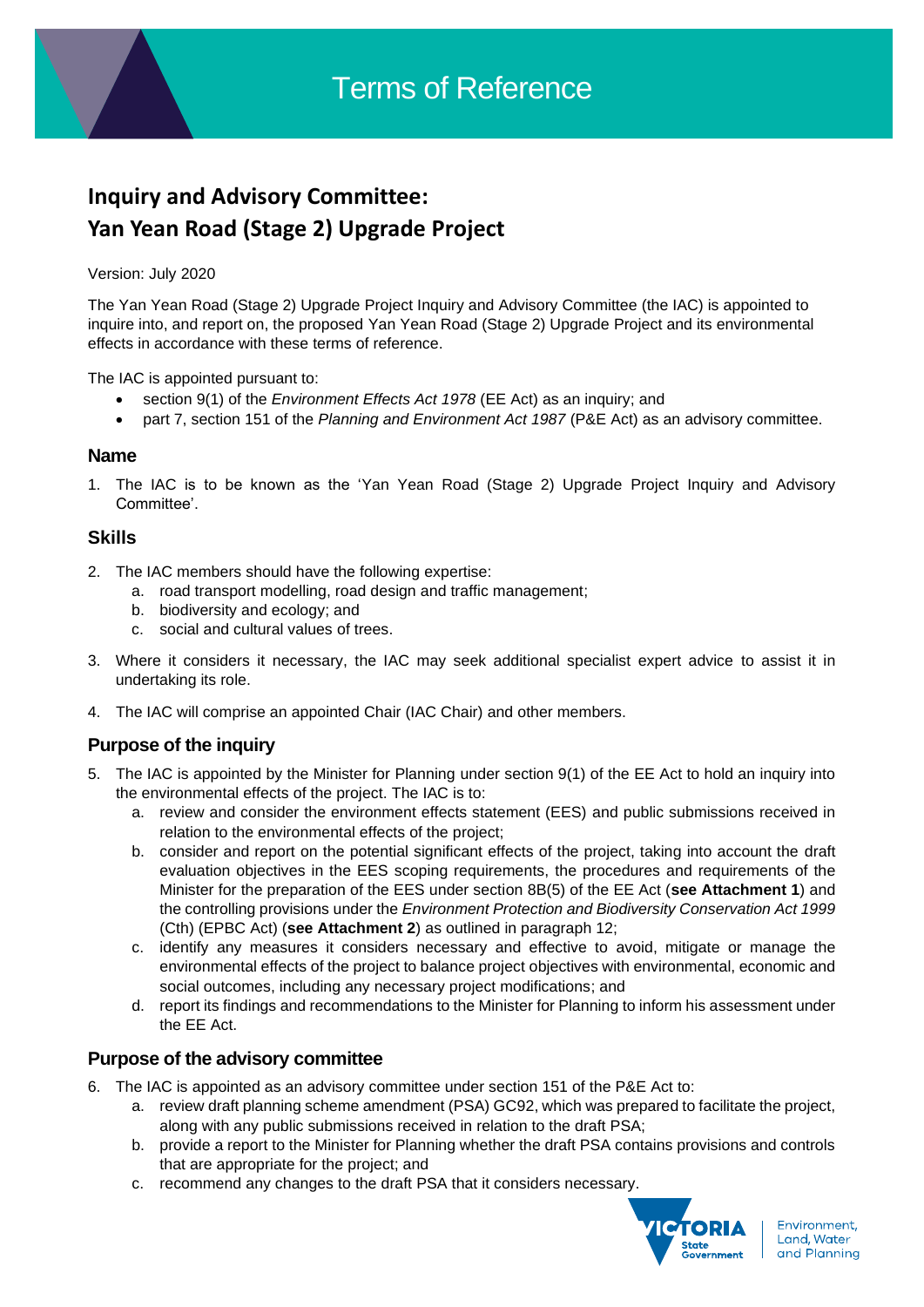# **Background**

## *Project outline*

- 7. The project proposes to duplicate a 5.5km portion of Yan Yean Road between Kurrak Road, Yarrambat and Bridge Inn Road, Doreen. The project includes:
	- a. increasing the existing two lanes to four lanes (comprising two lanes in each direction);
	- b. two new roundabouts at Heard Avenue and Youngs Road;
	- c. five new signalised intersections at Bannons Lane, Jorgensen Avenue, North Oatlands Road, Orchard Road and Bridge Inn Road;
	- d. upgrades to the existing signalised intersection at Ironbark Road, including an additional right hand turning lane, slip lane, and traffic island;
	- e. new street lighting at all intersections, road signage and landscaping;
	- f. new 3-metre-wide shared use path on the western side and 1.2 metre wide footpath on the eastern side of Yan Yean Road; and
	- g. installation of continuous safety barriers running along both sides of the road and in the centre median for protection against tree and car collisions.
- 8. The project's proponent is Major Road Projects Victoria, a project team within the Major Transport Infrastructure Authority at the Department of Transport, who is responsible for preparing technical studies, consulting with the public and stakeholders and preparing the EES.

## *EES assessment process*

- 9. On 14 October 2018, the Minister for Planning determined that an EES was required for the project under the EE Act and issued the decision with procedures and requirements for the preparation of the EES under section 8B(5) of the EE Act (**Attachment 1**). The reasons for decision were based on the potential for significant environmental effects.
	- a. The project has the potential for significant effects on biodiversity values as a result of the proposed clearance of a very large number of tress and habitat, including its contribution to potential cumulative effects on the critically endangered *Lathamus discolor* (Swift Parrot) listed under the *Flora and Fauna Guarantee Act 1988* and the *Environment Protection and Biodiversity Conservation Act 1999*.
	- b. Assessment of aspects of the design and potential refinements is required to understand their associated impacts, including where further avoidance and minimisation of tree loss is possible (in particular loss of preferred foraging trees for Swift Parrots and high retention trees of ecological and cultural value).
- 10. The proponent prepared an EES in response to the Minister for Planning's decision and the scoping requirements issued by him in June 2019.
- 11. The EES will be placed on public exhibition for thirty (30) business days, together with the draft PSA. The proponent will be responsible for giving notice. DELWP must liaise with the office of Planning Panels Victoria (PPV) to agree on the directions hearing and hearing dates, which should be included on all notices.

## *Commonwealth assessment process*

- 12. The project was determined to be a controlled action for the purposes of the EPBC Act on 15 February 2019 because of its potential impacts on matters of national environmental significance. The controlling provisions under the EPBC Act are listed threatened species and communities (sections 18 and 18A).
- 13. The EES process is an accredited process under the *Commonwealth-Victorian Bilateral Agreement for Environmental Impact Assessment<sup>1</sup>*, to provide for the assessment of matters of national environmental

<sup>1</sup> The agreement came into operation on 25 June 2009 and provides for the accreditation of specified Victorian statutory processes to ensure an integrated and coordinated assessment of actions requiring Commonwealth approval.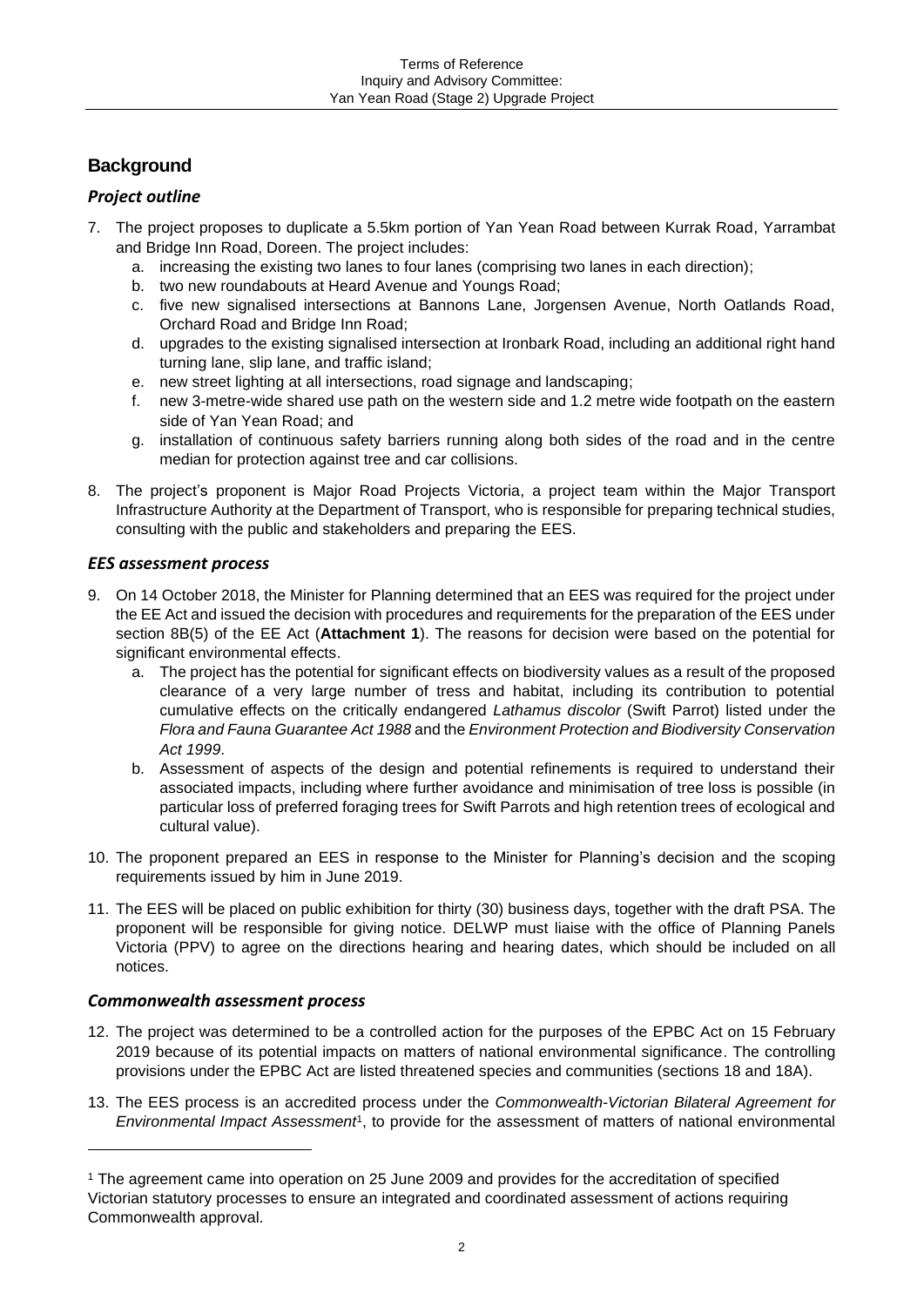significance required under the EPBC Act. The Victorian Minister for Planning's assessment under the EE Act will be provided to the Commonwealth Minister for the Environment to inform the EPBC Act approval decision, in accordance with Schedule 1 Part B of the bilateral agreement. To assist the Minister for Planning in making his assessment, the IAC should specifically identify its advice relevant to matters of national environmental significance that may be affected by the project.

## *Planning approval process*

- 14. The IAC is to consider and provide advice on draft PSA GC92. The draft PSA proposes planning controls and provisions that will allow for, and facilitate, the use and development of land for the project in accordance with an incorporated document that is proposed to be included in the Nillumbik and Whittlesea planning schemes.
- 15. The draft PSA proposes that the project be exempt from any requirement to obtain a planning permit, subject to any conditions set out in the incorporated document. The incorporated document proposes a requirement for the development of a framework to manage environmental effects associated with both the construction and operational phases of the project.

## *Other approvals*

- 16. The project may require several other statutory approvals and/or consents, as outlined in the EES, including:
	- a. an approved Cultural Heritage Management Plan under the *Aboriginal Heritage Act 2006* to manage works in areas of cultural heritage sensitivity;
	- b. a permit to remove listed flora and fauna under the *Flora and Fauna Guarantee Act 1988*; and
	- c. an authority to take or disturb wildlife under the *Wildlife Act 1975*.

## **Process**

## **Stage 1 – Submissions**

- 17. Submissions on the EES and draft PSA will be collected by PPV in accordance with the '*Guide to Privacy at PPV'* through the Engage Victoria Website. All written submissions or other supporting documentation are public documents and should be published on-line, unless submitters request that their submission not be publicly available, or where the IAC specifically directs that the submission or a part of it is to remain confidential.
- 18. Electronic copies of submissions on the EES and draft PSA will be provided to the proponent, DELWP and Nillumbik and Whittlesea councils.
- 19. Petitions will be treated as a single submission, and only the first name to appear on the first page of the submission should receive correspondence in relation to the IAC.
- 20. Any written material or evidence provided to the IAC during the public hearing will be published online, unless the IAC specifically directs that the material is to remain confidential.
- 21. PPV will retain any written submissions and other documentation provided to the IAC for a period of five years after the time of its appointment.

## **Stage 2 – Public hearing**

- 22. Prior to the commencement of the public hearing, the IAC must hold a Directions Hearing to make directions it considers necessary or appropriate as to the conduct, scope or scheduling of the public hearing.
- 23. The IAC must hold a public hearing and may make other such enquiries as are relevant to undertaking its role.
- 24. When it conducts a public hearing, the IAC has all the powers of an advisory committee that are specified in section 152(2) of the P&E Act.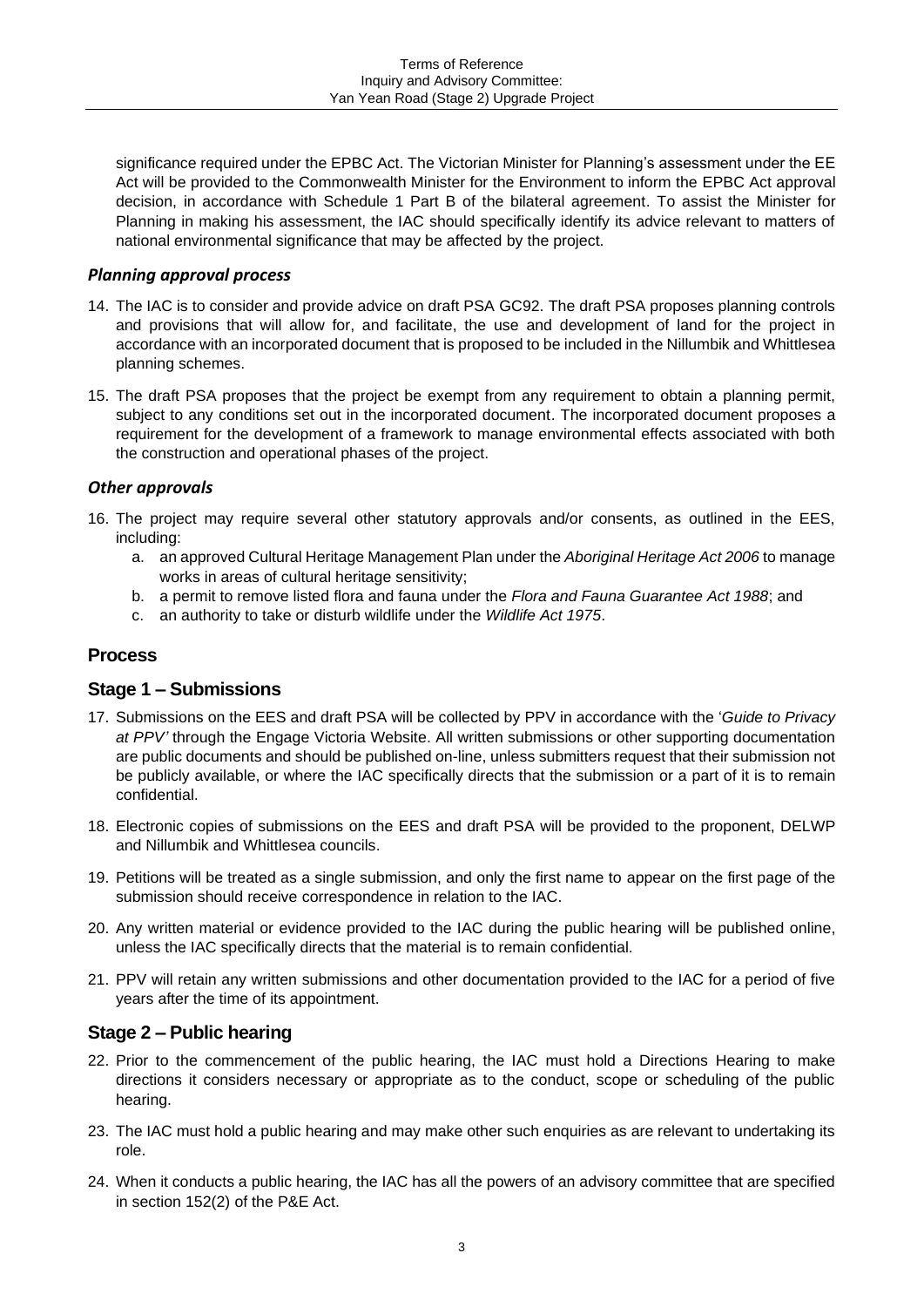- 25. The IAC may inform itself in any way it sees fit, but must review and consider:
	- a. the exhibited EES and draft PSA;
	- b. all submissions and evidence provided to the IAC by the proponent, state agencies, local councils and the public;
	- c. any information provided by the proponent that responds to submissions; and
	- d. any other relevant information that is provided to, or obtained by, the IAC.
- 26. The IAC must conduct its public hearing in accordance with the following principles:
	- a. the public hearing will be conducted in an open, orderly and equitable manner, in accordance with the principles of natural justice, with a minimum of formality and without legal representation being necessary for parties to be effective participants; and
	- b. the IAC process is to be exploratory and constructive with adversarial behaviour minimised and with cross-examination controlled by the IAC Chair.
- 27. The IAC may limit the time of parties appearing before it.
- 28. The IAC Chair may direct that a submission or evidence is confidential in nature and the hearing be closed to the public for the purposes of receiving that submission or evidence.
- 29. The IAC may conduct a public hearing when there is a quorum of at least two of its members present or participating through electronic means in line with **Attachment 3**, one of whom must be the IAC Chair.
- 30. Recording of the hearing must be undertaken by the proponent, if directed by the IAC Chair. If the hearing is recorded, the audio recording will be provided to PPV as a weblink and would be made publicly available as soon as practicable after the conclusion of each day of the hearing, or otherwise as directed by the IAC Chair.
- 31. Any other audio or video recording of the hearing by any other person or organisation may only occur with the prior consent of, and strictly in accordance with, the directions of the IAC Chair.

## **Stage 3 – Report**

- 32. The IAC must produce a written report for the Minister for Planning containing the IAC's:
	- a. findings with respect to the environmental effects of the project and their significance;
	- b. findings on whether acceptable environmental outcomes can be achieved, having regard to legislation, policy, best practice, and the principles and objectives of ecologically sustainable development;
	- c. recommendations and/or specific measures that it considers necessary and appropriate to prevent, mitigate or offset adverse environmental effects to acceptable environmental outcomes, having regard to legislation, policy, best practice, and the principles and objectives of ecologically sustainable development;
	- d. recommendations for any feasible modifications to the design or management of the project that would offer beneficial outcomes;
	- e. recommendations for any appropriate conditions that may be lawfully imposed on any approval for the project, or changes that should be made to the draft PSA in order to ensure that the environmental effects of the project are acceptable having regard to legislation, policy, best practice, and the principles and objectives of ecologically sustainable development;
	- f. recommendations about the structure and content of the proposed environmental management framework, including with respect to monitoring of environmental effects, contingency plans and site rehabilitation;
	- g. recommendations for any changes to the proposed environmental performance requirements;
	- h. recommendations with respect to the structure and content of the draft PSA; and
	- i. specific findings and recommendations about the predicted impacts on matters of national environmental significance and their acceptability, including appropriate controls and environmental management.
- 33. The report should include:
	- a. information and analysis in support of the IAC's findings and recommendations;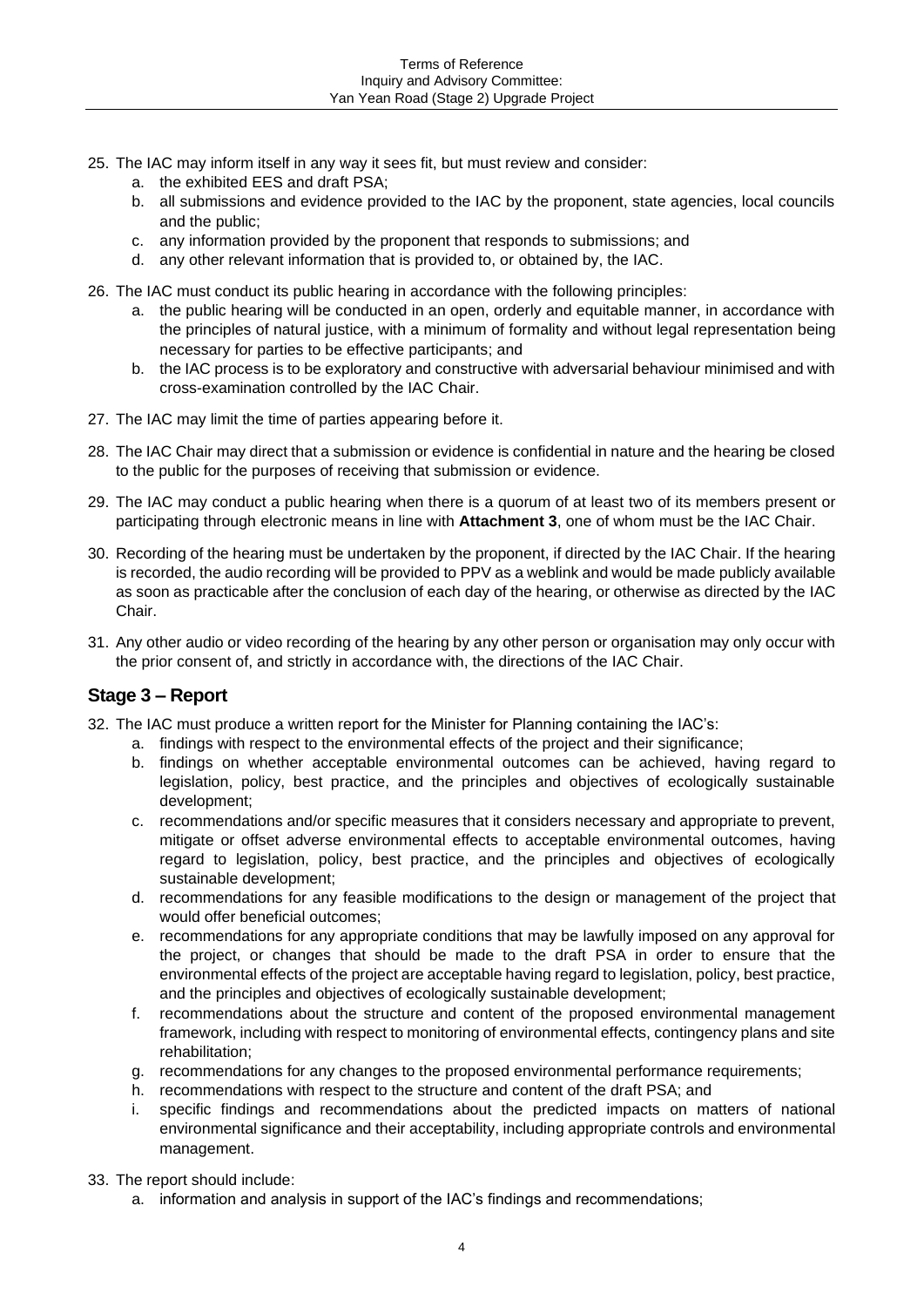- b. a description of the public hearing conducted by the IAC, and a list of those persons consulted with and heard by the IAC;
- c. a list of all recommendations, including cross-references to relevant discussions in the report;
- d. a list of all submitters in response to the exhibited EES; and
- e. a list of the documents tabled during the public hearing.

## **Timing**

- 34. The IAC should commence its public hearing no later than 40 business days from the final date of the exhibition period, or as otherwise agreed by the Minister for Planning.
- 35. The IAC must submit its report in writing to the Minister for Planning within 40 business days from its last hearing date.

#### **Minister's assessment**

- 36. The Minister for Planning will make his assessment of the environmental effects of the project after considering the IAC's report as well as the EES, submissions and any other relevant matters.
- 37. PPV will notify submitters of the release of the Minister for Planning's assessment and IAC report.

## **Fee**

- 38. The fees for the members of the IAC will be set at the current rate for a panel appointed under part 8 of the P&E Act.
- 39. All costs of the IAC, including the costs of obtaining any expert advice, technical administration and legal support, venue hire, accommodation, recording proceedings and other costs must be met by the proponent.

#### **Miscellaneous**

- 40. The IAC may apply to the Minister for Planning to vary these terms of reference in writing, at any time prior to submission of its report.
- 41. The IAC may retain legal counsel to assist it in undertaking its role.
- 42. PPV is to provide any necessary administrative support to the IAC.
- 43. The IAC may engage additional technical or administrative support as required.

Juchard Wynne

**Hon Richard Wynne MP Minister for Planning** Date: 16 / 08 / 2020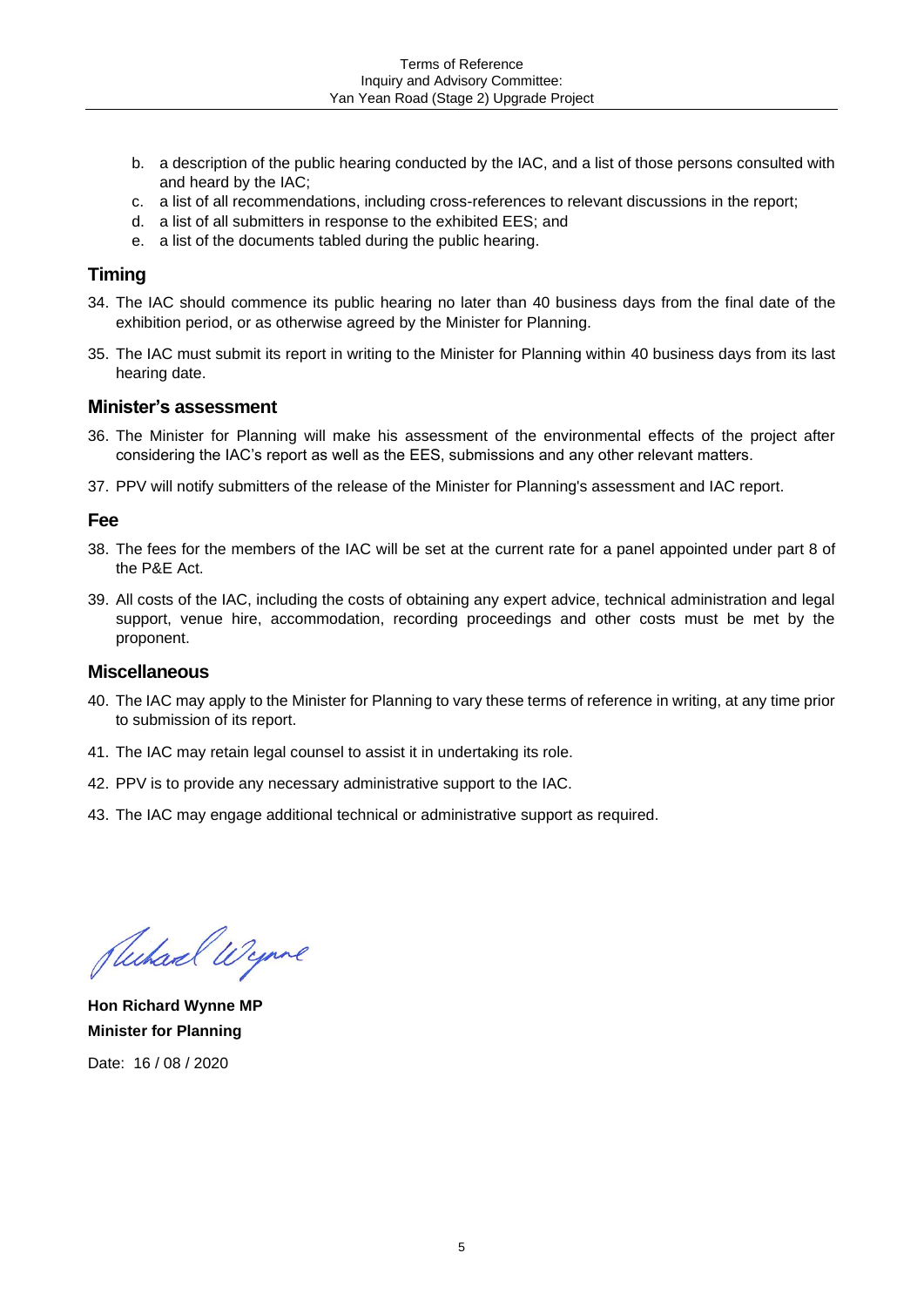The following information does not form part the Terms of Reference.

## **Project Management**

- 1. For matters regarding the IAC process, please contact Amy Selvaraj, Senior Project Officer, of Planning Panels Victoria, by phone (03) 8392 5120 or email planning panels@delwp.vic.gov.au.
- 2. For matters regarding the EES process please contact the Impact Assessment Unit in DELWP by phone (03) 8392 5503 or email [environment.assessment@delwp.vic.gov.au.](mailto:environment.assessment@delwp.vic.gov.au)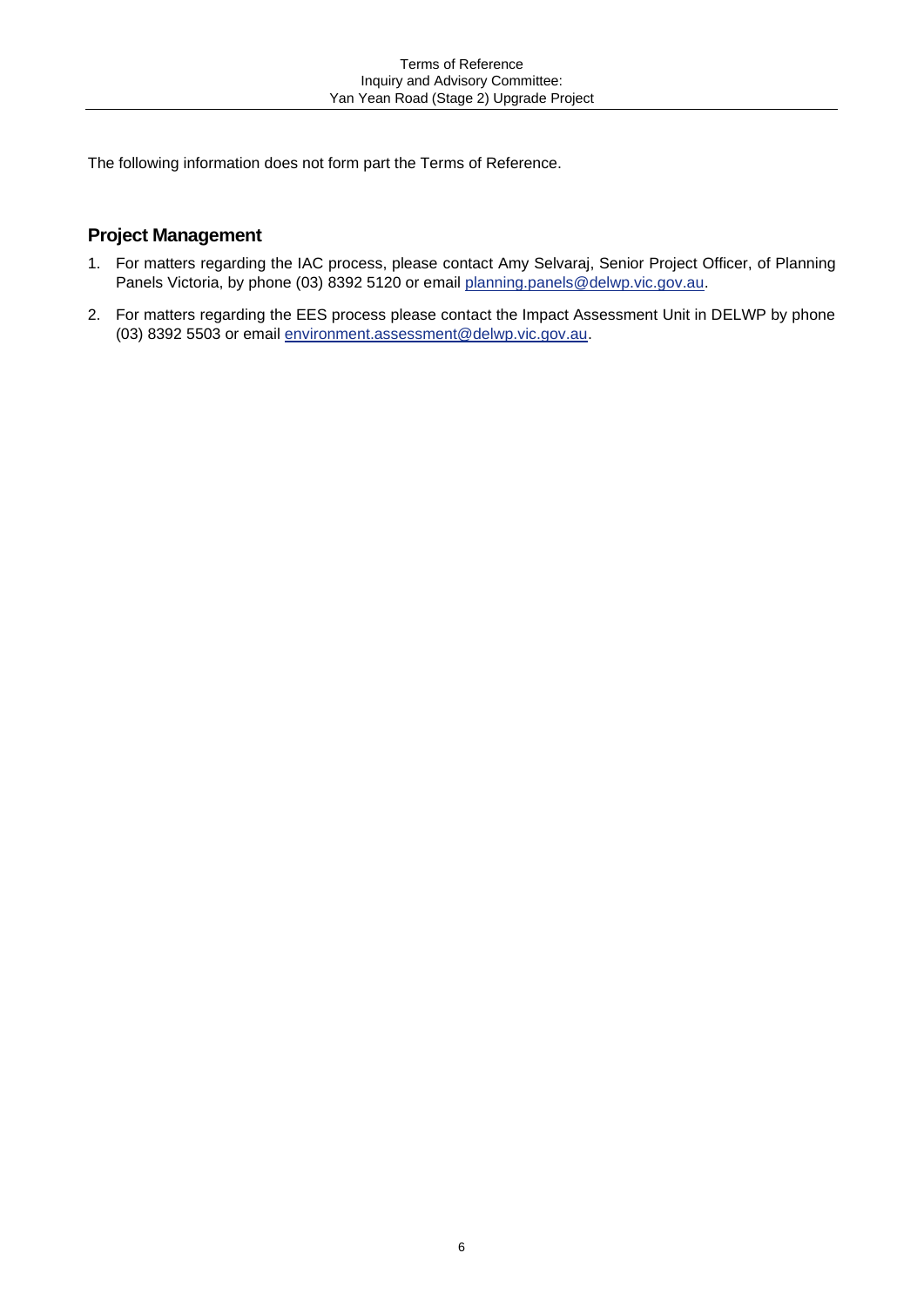#### **Attachment 1**

#### **Procedures and requirements under section 8B(5) of the** *Environment Effects Act 1978*

The procedures and requirements applying to the EES, in accordance with both section 8B(5) and the *Ministerial guidelines for assessment of environmental effects under the Environment Effects Act 1978* (Ministerial Guidelines), are as follows.

- a) The EES is to document the investigation, avoidance and minimisation of potential environmental effects of the proposed road upgrade and relevant alternatives, as well as associated environmental mitigation and management measures. The EES should address:
	- (i) projected traffic growth volumes and related uncertainties for Yan Yean Road and related roads in the network;
	- (ii) design alternatives and refinements and their associated impacts, particularly how they avoid and minimise native tree loss with proposed locations of tree and vegetation removal, no go zones and offset requirements and a demonstration that avoid and minimise principles have been applied; and
	- (iii) consideration of carriageways, medians, shared pathways, footpaths, intersections and other treatments to minimise the loss of preferred foraging trees for the critically endangered *Lathamus discolor* (Swift Parrot) and avoidance of high retention trees of ecological and cultural value.
- b) The matters to be investigated and documented in the EES will be set out in detail in scoping requirements prepared by the Department of Environment, Land, Water and Planning (the department). Draft scoping requirements will be exhibited for 15 business days for public comment, before being finalised and then issued by the Minister for Planning.
- c) The level of detail of investigation for the EES studies should be consistent with the scoping requirements issued for this project and be adequate to inform an assessment of the potential environmental effects (and their acceptability) of the project and any relevant alternatives, in the context of the Ministerial Guidelines.
- d) The proponent is to prepare and submit to the department a draft EES study program to inform the preparation of scoping requirements.
- e) The department is to convene an inter-agency technical reference group (TRG) to advise the proponent and the department on EES scoping, adequacy of technical studies during EES preparation, and statutory approval processes.
- f) The proponent is to prepare and submit to the department its proposed EES consultation plan for engaging the public and stakeholders during the preparation of the EES. Once completed to the satisfaction of the department, the consultation plan is to be implemented by the proponent, having regard to advice from the department and the TRG.
- g) Following confirmation of draft scoping requirements, the proponent is to prepare and submit to the department its proposed schedule for technical studies, preparation and exhibition of the EES. The schedule will enable alignment of the proponent's and department's schedules, particularly for managing timely TRG review of technical investigations and EES documentation.
- h) The proponent is to apply appropriate peer review and quality management procedures to enable the completion of EES studies and documentation to an acceptable standard.
- i) The EES is to be exhibited for a period of 30 business days for public comment, unless the exhibition period spans the Christmas–New Year period, in which case 40 business days will apply.
- j) An inquiry will be appointed under the *Environment Effects Act 1978* to consider and report on the environmental effects of the proposal.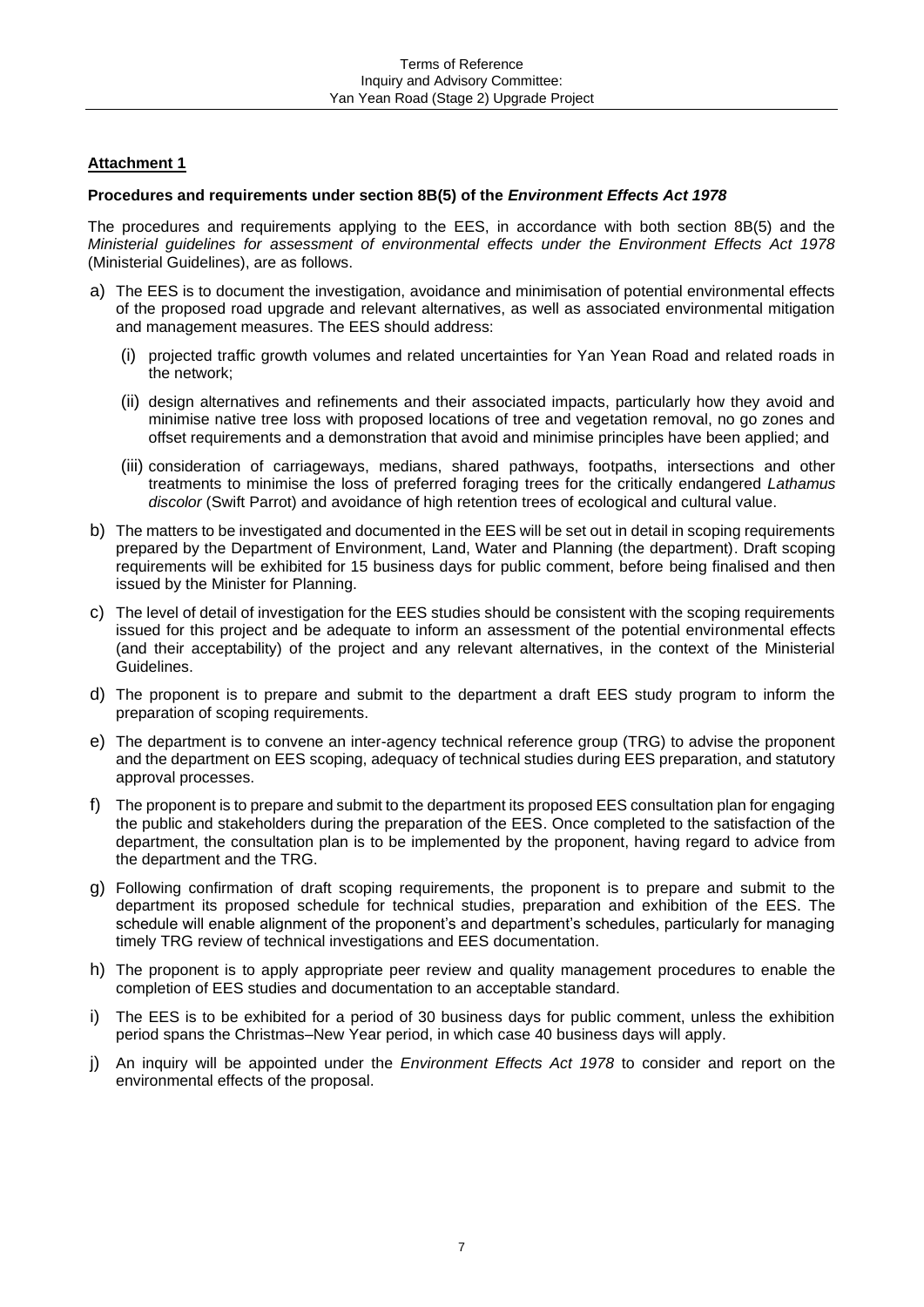## **Notification**

The following parties (proponent and relevant decision-makers) are to be notified of this decision in accordance with sections 8A and 8B(4) of the *Environment Effects Act 1978*.

- Major Road Projects Victoria (proponent)
- Minister for Roads and Road Safety
- Minister for Energy, Environment and Climate Change
- Secretary of the Department of Environment, Land Water and Planning
- Melbourne Water
- Shire of Nillumbik
- City of Whittlesea
- Aboriginal Victoria
- Heritage Victoria

**HON RICHARD WYNNE MP Minister for Planning**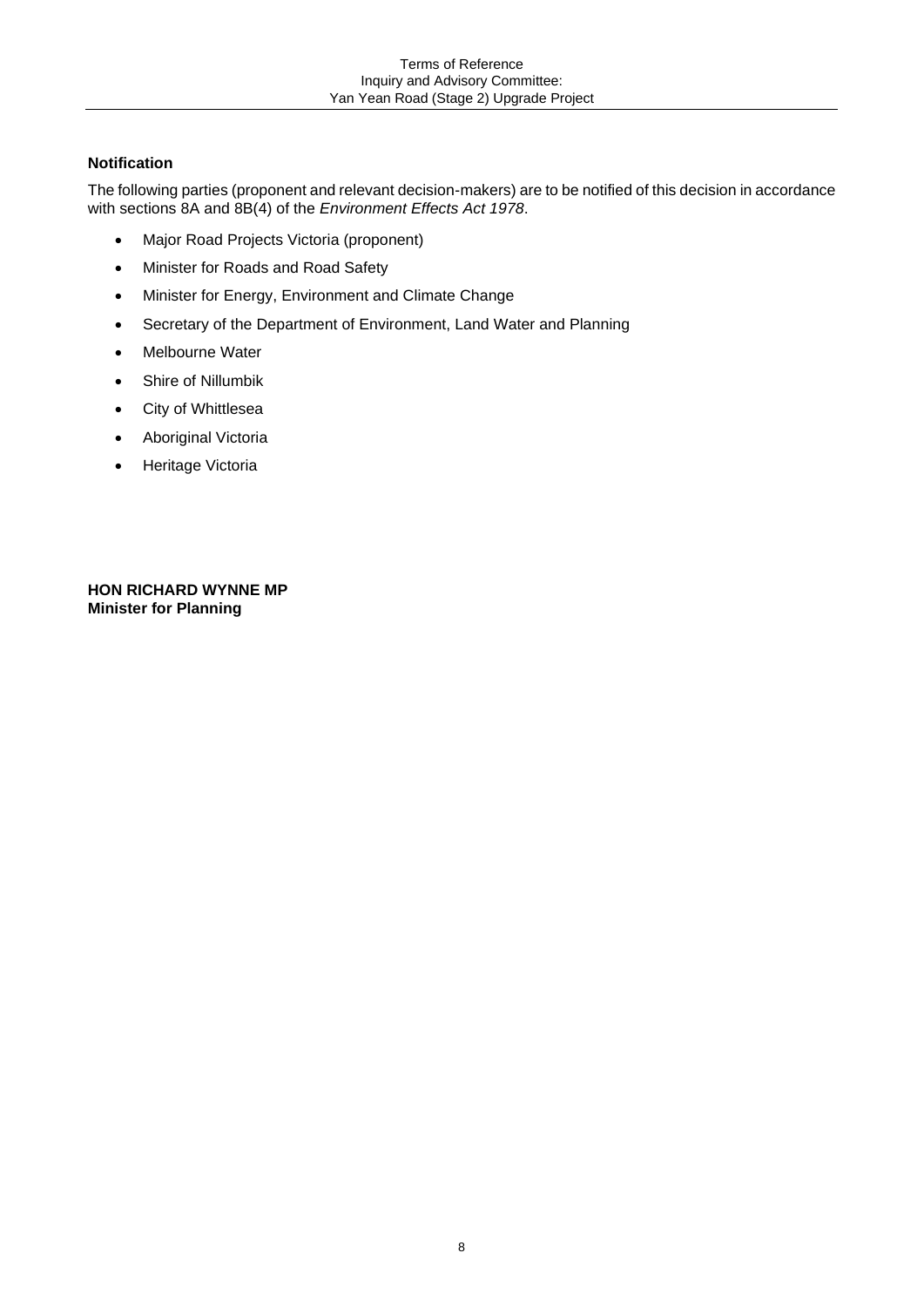## **Attachment 2**

**Australian Government** 

Department of the Environment and Energy

#### **Notification of** REFERRAL DECISION AND DESIGNATED PROPONENT - controlled action **DECISION ON ASSESSMENT APPROACH**

#### Yan Yean Road Stage 2 Upgrade, Victoria (EPBC 2018/8371)

This decision is made under section 75 of the Environment Protection and Biodiversity Conservation Act 1999 (EPBC Act).

| proposed action                    | To duplicate (from two to four lanes) approximately 5.5 km of the<br>existing Yan Yean Road, from Kurack Road in the south to Bridge<br>Inn Road in the north, and to undertake associated construction, in<br>Victoria [See EPBC Act referral 2018/8371]. |
|------------------------------------|------------------------------------------------------------------------------------------------------------------------------------------------------------------------------------------------------------------------------------------------------------|
| decision on proposed<br>action     | The proposed action is a controlled action.                                                                                                                                                                                                                |
|                                    | The project will require assessment and approval under the<br>EPBC Act before it can proceed.                                                                                                                                                              |
| relevant controlling<br>provisions | Listed threatened species and communities (sections 18 & 18A)                                                                                                                                                                                              |
| designated<br>proponent            | DEPARTMENT OF TRANSPORT                                                                                                                                                                                                                                    |
|                                    | ABN 69 981 208 782                                                                                                                                                                                                                                         |
| assessment<br>approach             | The project will be assessed under the assessment bilateral<br>agreement with Victoria.                                                                                                                                                                    |
| Decision-maker                     |                                                                                                                                                                                                                                                            |
| Name and position                  | James Barker                                                                                                                                                                                                                                               |
|                                    | <b>Assistant Secretary</b><br>Assessments and Governance Branch                                                                                                                                                                                            |
| Signature                          |                                                                                                                                                                                                                                                            |
| date of decision                   | 244/2019                                                                                                                                                                                                                                                   |

GPO Box 787 Canberra ACT 2601 . Telephone 02 6274 1111 . www.environment.gov.au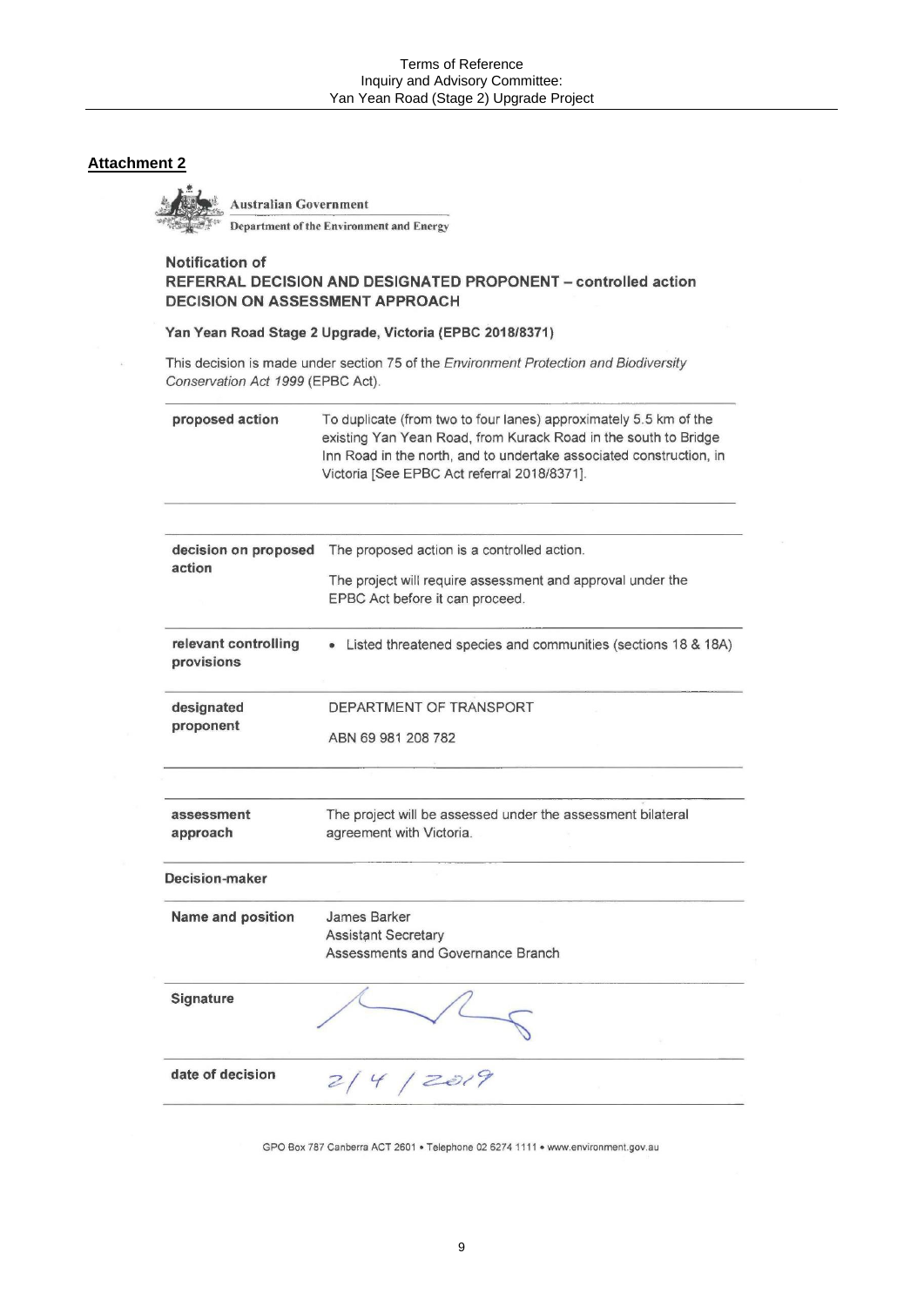## **Attachment 3**

#### **Amended procedures and requirements under section 8B(5) of the** *Environment Effects Act 1978***.**

Under the declared state of emergency in response to the coronavirus pandemic, conventional exhibition of environment effects statements (EES) is not possible. Physical display of printed copies of the EES in public places cannot occur. Similarly, arrangements with respect to formal hearings of inquiries under the Environment Effects Act will also differ, if Stage 3 or other restrictions are still in force at the time of an inquiry.

Accordingly, the procedures and requirements applying to the EES, issued on 14 October 2018 in accordance with section 8B(5) of the Act and the *Ministerial guidelines for assessment of environmental effects under the Environment Effects Act 1978*, are amended as follows.

- (a) The EES is to be exhibited for a period of 30 business days for public comment, or such other period as the Minister may subsequently direct in writing.
- (b) No less than two weeks before the first day of the public exhibition period, the proponent must place notices in newspapers and on-line, or otherwise communicate with known interested parties, to:
	- 1. foreshadow the intention to commence formal exhibition;
	- 2. note the impossibility of providing exhibition copies for physical inspection at public exhibition places;
	- 3. describe intended on-line availability of the EES and related documentation for exhibition purposes; and
	- 4. invite potential submitters to register to receive EES documents on USB media, and for those who may have accessibility issues or, where electronic options are impracticable, in hard copy.
- (c) Where hard copy documents are reasonably requested, the proponent must provide hard copies of:
	- 1. the EES summary document and mapbook free of charge, and the EES Main Report for a modest charge aligned with postage costs, unless instructed otherwise by the Department of Environment, Land, Water and Planning's (DELWP) Director Impact Assessment; and
	- 2. other EES attachments or EES technical appendices, subject to payment of an appropriate fee, having regard to costs of printing and postage and the circumstances of the request, unless instructed otherwise by DELWP's Director Impact Assessment.
- (d) The proponent must dispatch requested USB media and hard copies to registered addresses within a week of receipt of each registration (and payment, where relevant) or in time for the commencement of the exhibition period, whichever is the later.
- (e) The inquiry that I will appoint under the Environment Effects Act, subject to the approval of the Governor in Council, to consider the environmental effects of the proposal is to be conducted by formal hearing in the most practicable manner available under the prevailing circumstances. That might, if necessary, include the use of video conferencing or other comparable technology.
- (f) The proponent must arrange for recordings to be made of formal hearings of the inquiry, whether held conventionally or remotely, subject to any directions from the inquiry chair, and must cause recordings to be posted on-line as quickly as practicable. The proponent must post links to the recordings on its project website as soon as practicable after each day of hearings. DELWP must post links to the recordings on its relevant web pages as soon as practicable after each day of hearings.